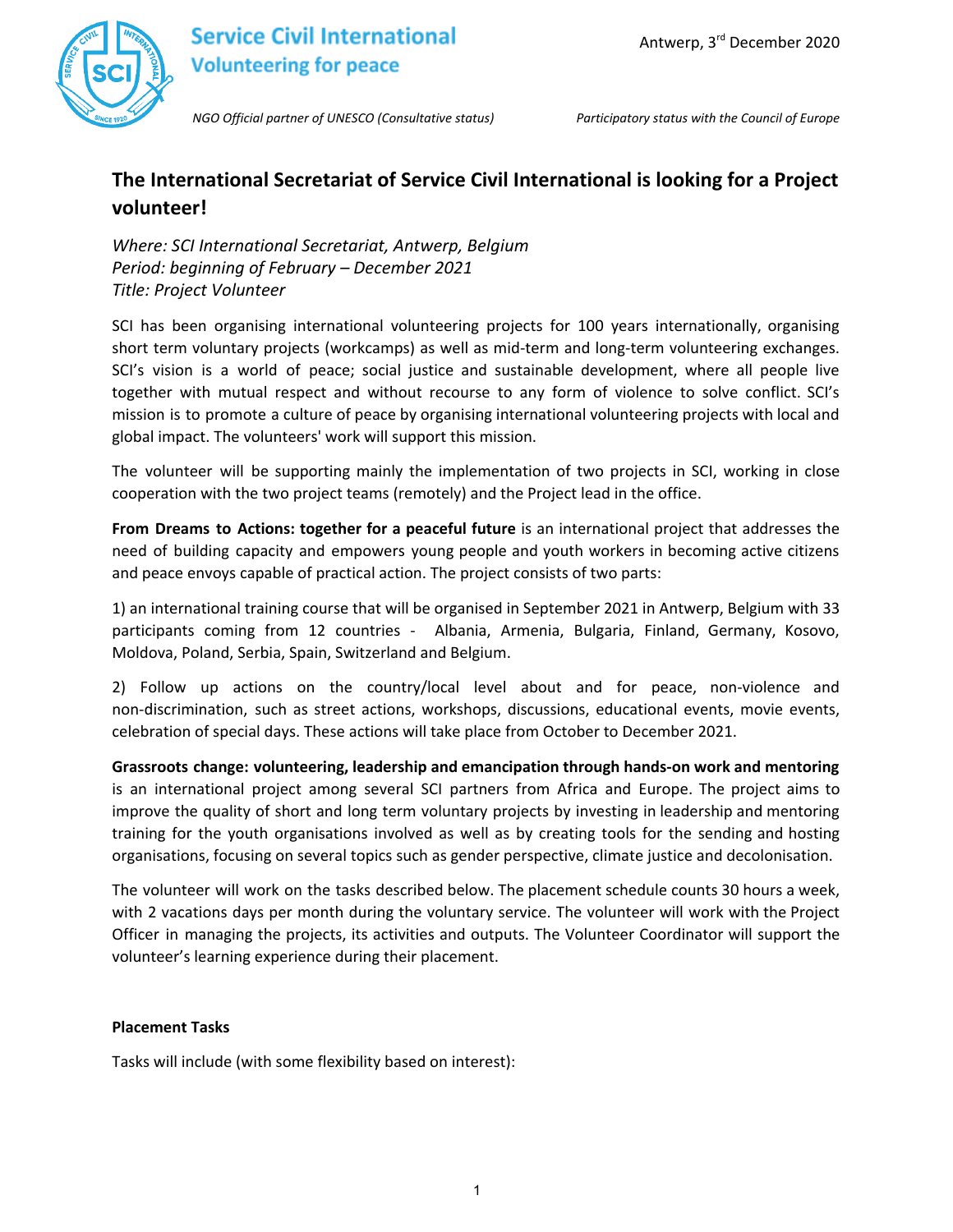

*NGO Official partner of UNESCO (Consultative status) Participatory status with the Council of Europe*

### **Project communication and management (50%)**

- Taking an active part in project meetings;
- Supporting practical organisation of the project activities together with the team (logistics, communication with participants, preparing materials, etc.);
- Collecting and producing content (articles, updates, other relevant material & resources) for the project website and SCI's social media platforms;
- Act as a contact point for the participants in organizing, promoting and reporting their follow-up actions back in their countries;
- Compiling resources, materials and impressions from SCI branches and participants in activities;
- Helping with reporting, visibility and follow-up of the events.

#### **Needs assessment and tools mapping (30%)**

- Conducting a research on SCI tools and publications relevant for short- and long-term exchanges in African - European context, as well as those focusing on project topics;
- Collecting existing materials and trainings programmes focusing on preparation of volunteers;
- Collecting existing needs of a broader group of organisations regarding exchanges between Africa and Europe (online survey, focus talks);
- Organising findings of these two processes in a summary report;
- Possibility of taking an active part in developing new tools and publications.

#### **Other (20 %)**

- Responding inquiries from potential volunteers through info email;
- Joining Office meetings;
- Sharing some small general office tasks.

#### **Who are we looking for?**

A candidate aged between 18 -30 who has:

- An interest in the topics of peace education, human rights, solidarity, volunteering, intercultural dialogue, and who is eager to contribute to SCI's mission of promoting a culture of peace;
- An interest in researching/developing educational tools, materials and methodologies supporting volunteering and non-formal education;
- An interest in managing projects with European funding;
- Looking to build/improve cooperation in a team (also working remotely);
- Looking to build/ improve organisational skills;
- Good English language skills (spoken and written);
- An interest to work in a dynamic, international office;